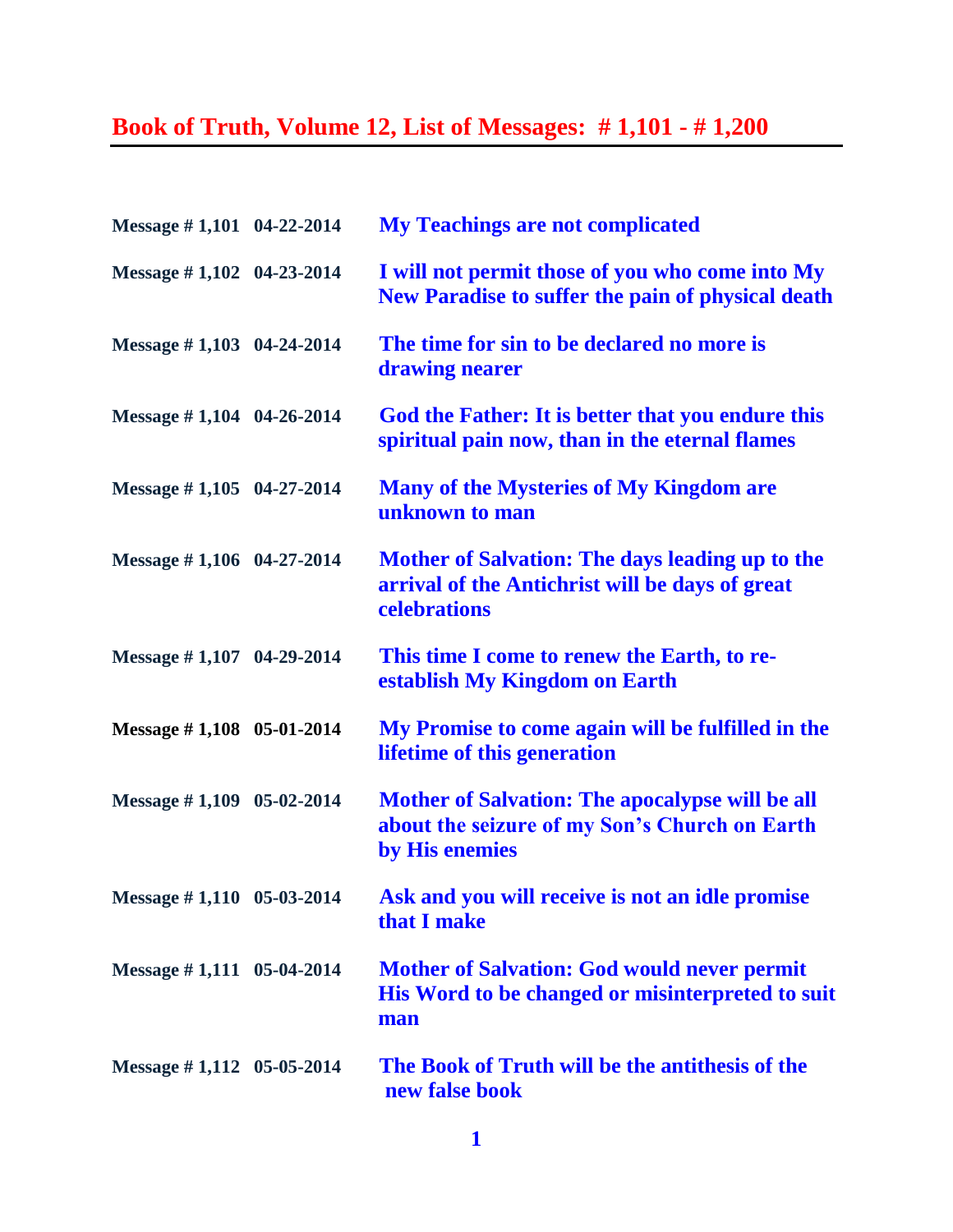| Message $\#$ 1,113 05-06-2014 | How many men are given to believe in<br>wrongdoing, in the name of justice?                                     |
|-------------------------------|-----------------------------------------------------------------------------------------------------------------|
| Message #1,114 05-06-2014     | So many of you today have no idea, whatsoever,<br>what it means to serve Me as a Christian                      |
| Message $\#$ 1,115 05-07-2014 | I use sacrificial souls to bring others to Me, who<br>would never be saved otherwise                            |
| Message $\#$ 1,116 05-08-2014 | There is no need to worry, for God loves you all                                                                |
| Message $\#$ 1,117 05-09-2014 | <b>God the Father: My Divine Will must never be</b><br>opposed                                                  |
| Message $\#$ 1,118 05-10-2014 | I will raise up, within My Church, a man who<br>will stand up and proclaim the Truth                            |
| Message $\#$ 1,119 05-11-2014 | I do not seek out the wicked to destroy them<br>easily. My only desire is to save them all                      |
| Message $\#$ 1,120 05-13-2014 | The sky will be darkened for three days,<br><b>immediately before I return</b>                                  |
| Message $\#$ 1,121 05-14-2014 | <b>My Love, My Mercy, My Compassion will be</b><br><b>your saving Grace</b>                                     |
| Message #1,122 05-16-2014     | I Am Present in the person who loves all,<br>irrespective of their race, creed, sexuality or color              |
| Message #1,123 05-17-2014     | <b>Mother of Salvation: You must never curse</b><br>another when you ask for God's Blessings                    |
| Message $\#$ 1,124 05-18-2014 | They will use My Home to honor pagan gods as a<br>mark of respect, which the world will be told is<br>only fair |
| Message $\#$ 1,125 05-20-2014 | Satan is the greatest scourge of the human race<br>and his contamination is lethal                              |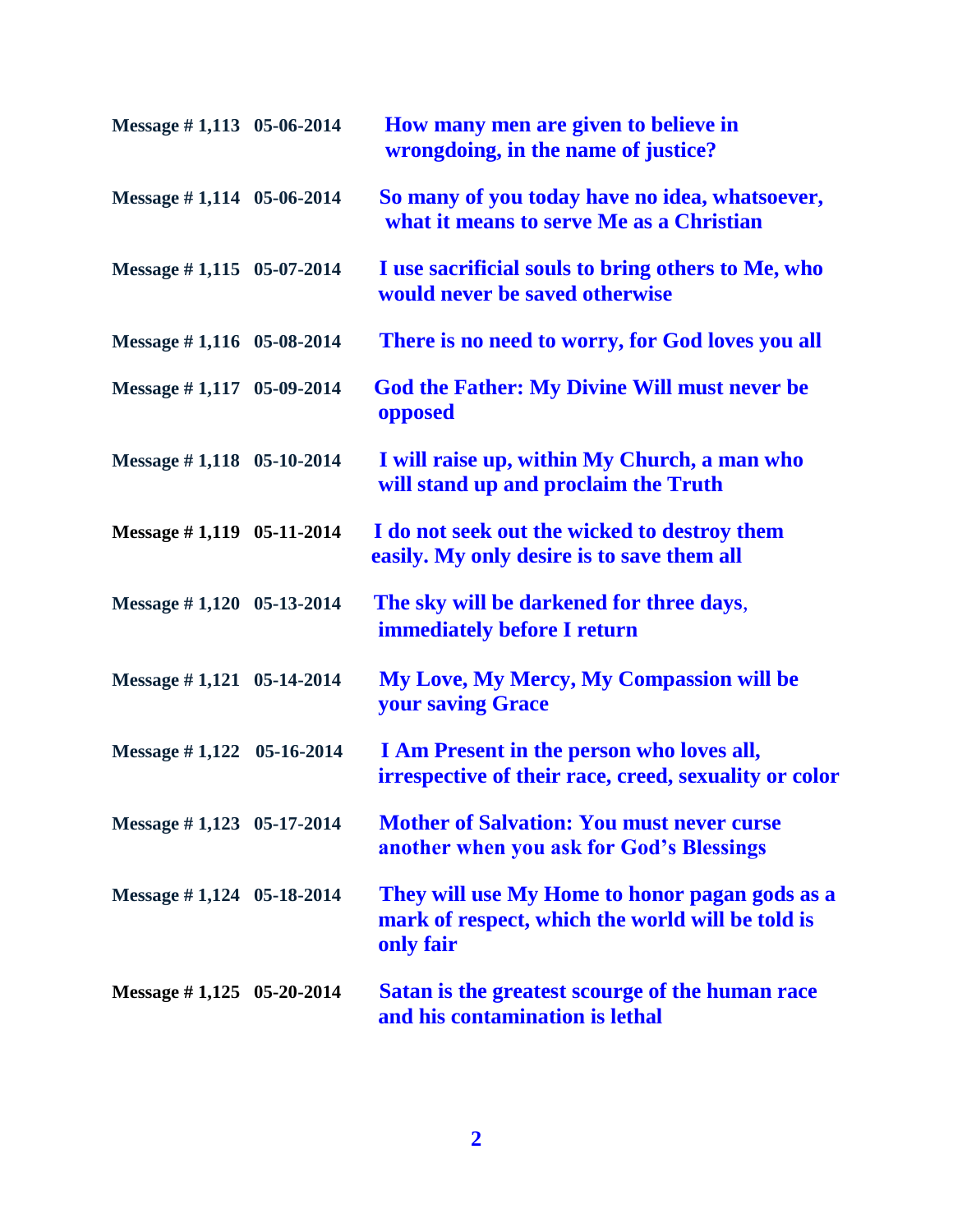| Message $\#$ 1,126 05-21-2014 | Groups who will promote heresy against the Holy<br><b>Bible will seek out those who will remain</b><br>steadfast in the Faith      |
|-------------------------------|------------------------------------------------------------------------------------------------------------------------------------|
| Message #1,127 05-22-2014     | <b>Mother of Salvation: As Christians, you must</b><br>prepare to fight for your Faith                                             |
| Message $\#$ 1,128 05-23-2014 | You do not have to understand the Ways of God<br>- you must simply accept them                                                     |
| Message $\#$ 1,129 05-24-2014 | Once paganism grips My Church, this will mark<br>the final chapter                                                                 |
| Message $\#$ 1,130 05-26-2014 | <b>God the Father: The Credo Prayer, which</b><br>acknowledges Who I Am, will be changed                                           |
| Message #1,131 05-28-2014     | You will be just as guilty as those who were<br>responsible for handing Me over to My<br>executioners                              |
| Message $\#$ 1,132 05-29-2014 | When a man betrays Me, he sins against Me                                                                                          |
| Message $\#$ 1,133 05-31-2014 | My Love never wilts; never falters; never dies.<br>No matter what you have done                                                    |
| Message $\#$ 1,134 05-31-2014 | <b>Mother of Salvation: This Gift of Protection for</b><br>children has been commanded by my beloved<br><b>Father</b>              |
| Message $\#$ 1,135 06-03-2014 | <b>I</b> promised My Father that I would pursue every<br>soul for whom I sacrificed My Life. And I will                            |
| Message $\#$ 1,136 06-04-2014 | <b>Mother of Salvation: The Feast Day of the</b><br>Mother of Salvation, will be the last day accorded<br>to me, the Mother of God |
| Message $\#$ 1,137 06-06-2014 | Mother of Salvation: The figure one will be used<br>as a symbol in the new book                                                    |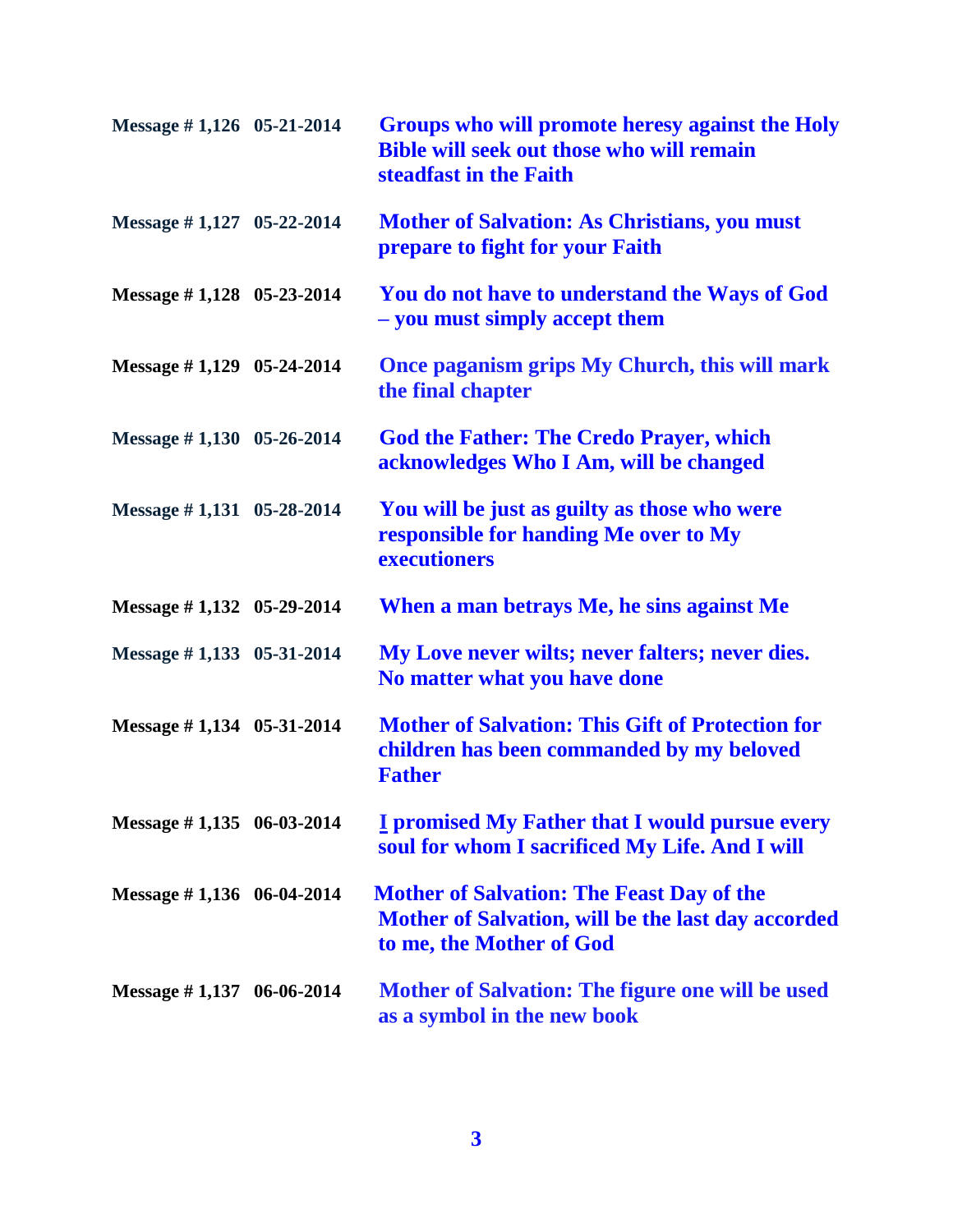| Message #1,138 06-07-2014     | The faith of the clergy will be trampled upon by<br>the greatest enemy of God ever to walk the Earth<br>– the Antichrist       |
|-------------------------------|--------------------------------------------------------------------------------------------------------------------------------|
| Message $\#$ 1,139 06-08-2014 | <b>Mother of Salvation: I ask those who follow these</b><br><b>Messages to pray for this Mission</b>                           |
| Message $\#$ 1,140 06-09-2014 | Love is the only way to defeat hatred. Hatred<br>cannot defeat Love if it comes from God                                       |
| Message $\#$ 1,141 06-10-2014 | <b>Without My Light there is nothing but darkness</b><br>of the soul. No peace. No love. No hope. No Life                      |
| Message $\#$ 1,142 06-11-2014 | <b>God the Father: The Power of the Blessed</b><br>Trinity is beyond the interference of man                                   |
| Message #1,143 06-13-2014     | That will be the Greatest Day since God created<br><b>Adam and Eve</b>                                                         |
| Message $\#$ 1,144 06-14-2014 | You must never worship any other god, but the<br><b>Triune God</b>                                                             |
| Message $\#$ 1,145 06-15-2014 | I will tear down the temples of these sects and<br>stop them in their vile acts against God's<br>children                      |
| Message $\#$ 1,146 06-15-2014 | <b>I Am Gentle, Loving and Patient</b>                                                                                         |
| Message #1,147 06-16-2014     | The doors have been opened to allow the heathen<br>to desecrate My Church                                                      |
| Message $\#$ 1,148 06-17-2014 | The world is starved of the Truth of My Word                                                                                   |
| Message $\#$ 1,149 06-18-2014 | <b>Mother of Salvation: For every step you take to</b><br>come closer to my Precious Son, you will take two<br>steps backwards |
| Message $\#$ 1,150 06-19-2014 | <b>Mother of Salvation: These Miracles will happen</b><br>over a period of three years                                         |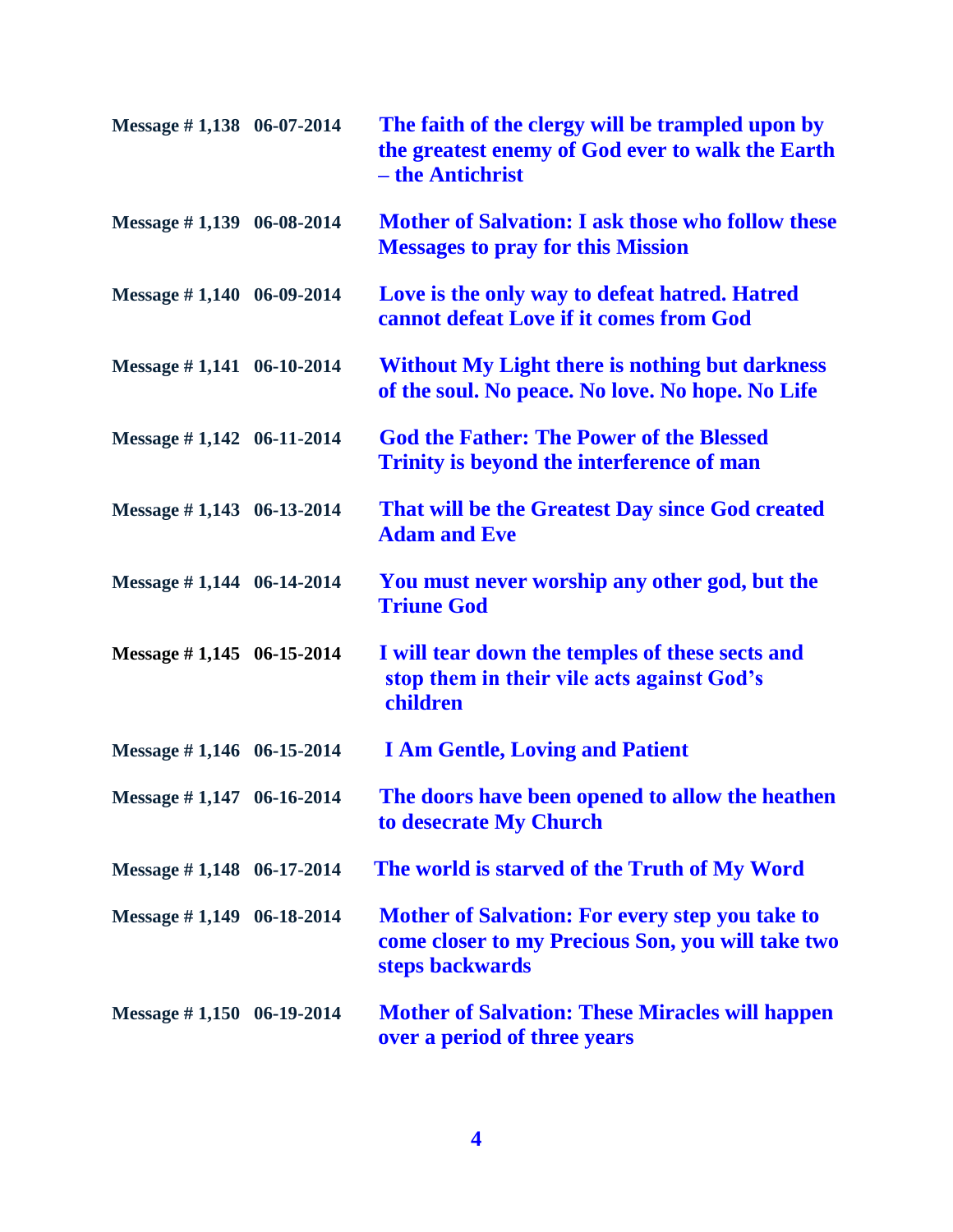| Message $\#$ 1,151 06-21-2014 | <b>Mother of Salvation: To serve my Son truly, you</b><br>must love Him first. To love my Son you must<br>know Him first      |
|-------------------------------|-------------------------------------------------------------------------------------------------------------------------------|
| Message $\#$ 1,152 06-23-2014 | <b>Compare Me to a mother who has to separate</b><br>from her child at birth                                                  |
| Message $\#$ 1,153 06-25-2014 | Do not cut off ties with those who hate you<br><b>because of Me</b>                                                           |
| Message $\#$ 1,154 06-26-2014 | Not one of you is capable of understanding<br><b>Divine Laws</b>                                                              |
| Message $\#$ 1,155 06-27-2014 | My Church, when it divides and falls, will<br>embrace humanism with great relish                                              |
| Message $\#$ 1,156 06-28-2014 | <b>Mother of Salvation: The True Church will</b><br>become a Remnant                                                          |
| Message #1,157 06-29-2014     | You must never reject God because of the evil<br>acts of those who falsely claim to serve Him                                 |
| Message #1,158 06-30-2014     | You can only uphold the Truth, for I Am the<br><b>Truth. Deny the Truth and you deny Me</b>                                   |
| Message $\#$ 1,159 07-01-2014 | Your faith will be tested like never before                                                                                   |
| Message $\#$ 1,160 07-01-2014 | <b>Mother of Salvation: It will soon become unlawful</b><br>to declare that you follow Jesus Christ                           |
| Message $\#$ 1,161 07-03-2014 | <b>God the Father: I Am the Truth. Take My Hand</b><br>and follow Me. All Life comes from Me                                  |
| Message $\#$ 1,162 07-05-2014 | Man responds to love with love, just as hatred<br><b>breeds</b> hatred                                                        |
| Message $\#$ 1,163 07-06-2014 | <b>Mother of Salvation: I will work closely with my</b><br>beloved Son, Jesus Christ, in His final act to<br>salvage humanity |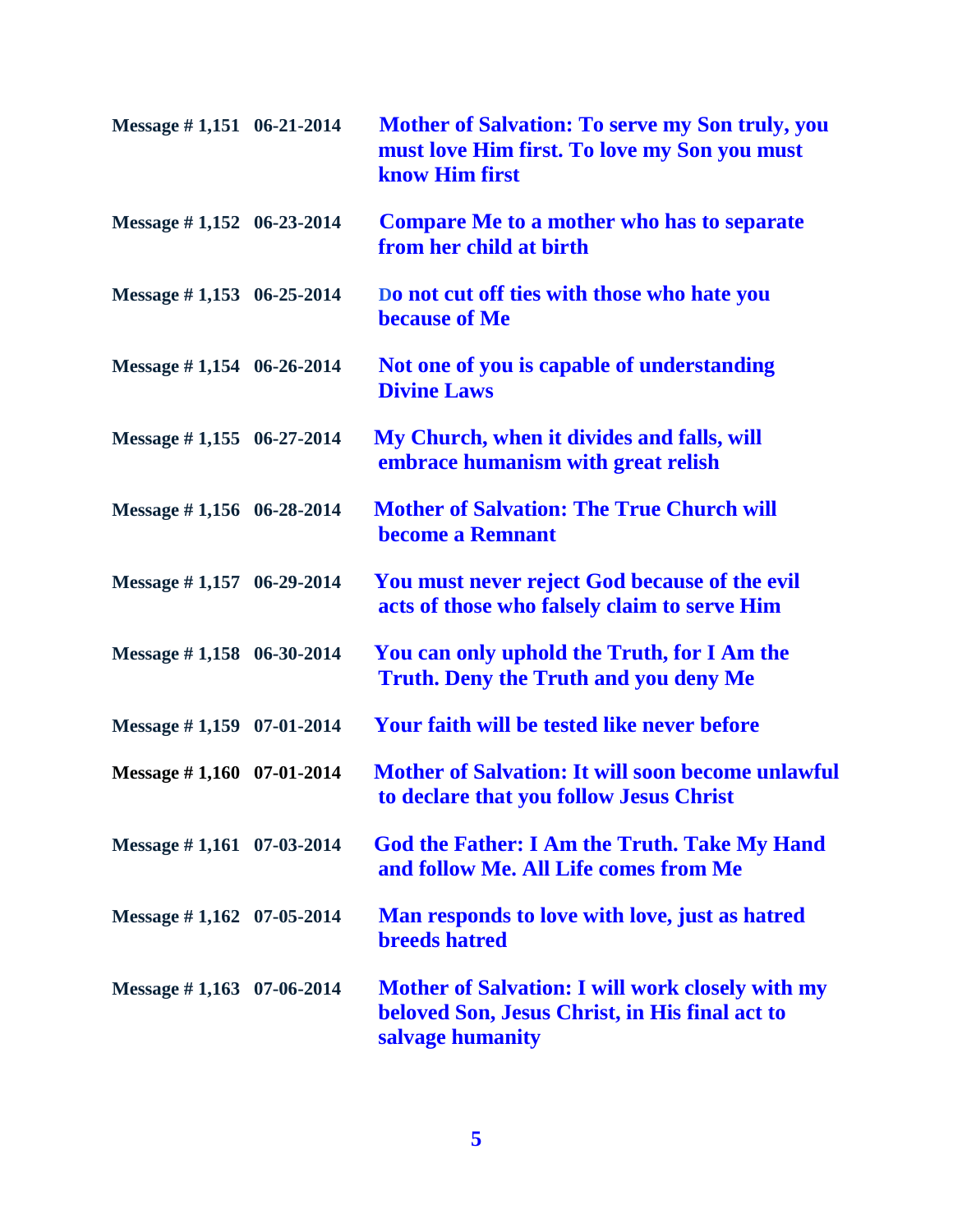| Message $\#$ 1,164 07-08-2014 | <b>Mother of Salvation: Only with the Love of God</b><br>in your souls can you spread the Word of God          |
|-------------------------------|----------------------------------------------------------------------------------------------------------------|
| Message $\#$ 1,165 07-09-2014 | My Word is very simple, easy to understand, but<br>not as easy to live                                         |
| Message #1,166 07-13-2014     | Knowing what I taught is, in itself, no good,<br>unless you love one another as I love you                     |
| Message $\#$ 1,167 07-15-2014 | The world has forsaken Me, as foretold, and the<br>greatest betrayal upon My Body has been<br><b>inflicted</b> |
| Message $\#$ 1,168 07-17-2014 | The human intellect is not capable of<br>understanding all that is of Me                                       |
| Message $\#$ 1,169 07-18-2014 | <b>God the Father: When My Will is established</b><br>peace will reign                                         |
| Message $\#$ 1,170 07-20-2014 | Man-made doctrine will not feed your soul                                                                      |
| Message $\#$ 1,171 07-21-2014 | God the Father: Be brave, My little ones, for My<br><b>Great Kingdom will soon be yours</b>                    |
| Message #1,172 07-22-2014     | <b>Mother of Salvation: Jesus Christ, is not loved by</b><br>humanity as He once was                           |
| Message #1,173 07-23-2014     | When you trust in Me it must be free of any<br>condition                                                       |
| Message $\#$ 1,174 07-24-2014 | <b>Mother of Salvation: He, who shows no respect</b><br>for human life, does not acknowledge God               |
| Message $\#$ 1,175 07-26-2014 | When trust is broken, it is usually because the<br>culprit has allowed pride to dictate his thoughts           |
| Message $\#$ 1,176 07-27-2014 | A perfect world will replace all that is stained and<br>corrupt                                                |
| Message $\#$ 1,177 07-28-2014 | I was mocked, slandered and accused of being<br>immoral, a liar and a heretic                                  |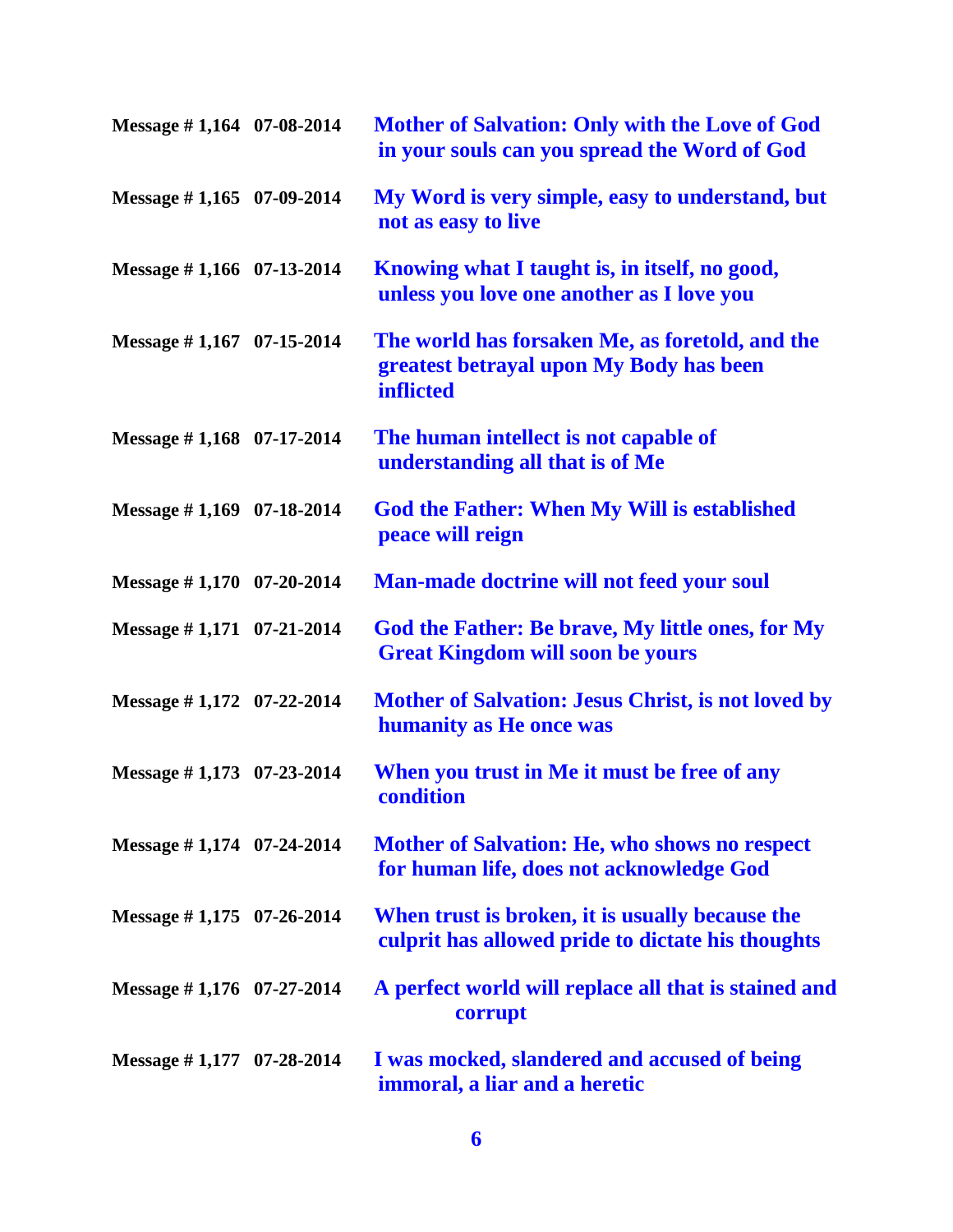| Message #1,178 07-31-2014     | I never change. I never adapt to new ways, for I<br>Am as I always Was and will Be. I Am Eternal                                      |
|-------------------------------|---------------------------------------------------------------------------------------------------------------------------------------|
| Message #1,179 08-02-2014     | Many are called but few are chosen to stay true to<br><b>Me</b>                                                                       |
| Message $\#$ 1,180 08-05-2014 | Many people declare themselves to be Christians,<br>but they do not love Me                                                           |
| Message $\#$ 1,181 08-06-2014 | <b>Mother of Salvation: My Son has sent no one to</b><br>distract you from these Messages                                             |
| Message #1,182 08-07-2014     | My Word, they will say, causes so much offense<br>that it will be deemed to be politically incorrect                                  |
| Message #1,183 08-08-2014     | <b>Mother of Salvation: Humanism will become the</b><br>substitute for Christianity where no mention of<br><b>God will be uttered</b> |
| Message #1,184 08-09-2014     | Do not trouble your hearts, argue over Me or try<br>to outwit Me, for this would not serve any<br>purpose                             |
| Message $\#$ 1,185 08-10-2014 | Ask and you will receive. Remain silent, tight-<br>lipped and I cannot respond to you                                                 |
| Message #1,186 08-11-2014     | <b>Christianity will be detested because it will be</b><br>seen as a block to personal freedom                                        |
| Message #1,187 08-13-2014     | <b>Mother of Salvation: The time for the prophecies</b><br>of La Salette and Fatima to be fulfilled is very<br>close                  |
| Message $\#$ 1,188 08-13-2014 | Always be wary of the divisions you witness in the<br>world                                                                           |
| Message $\#$ 1,189 08-14-2014 | Those who interfere with the Will of God in His<br><b>Plan to salvage souls will incur the Wrath of My</b><br><b>Father</b>           |